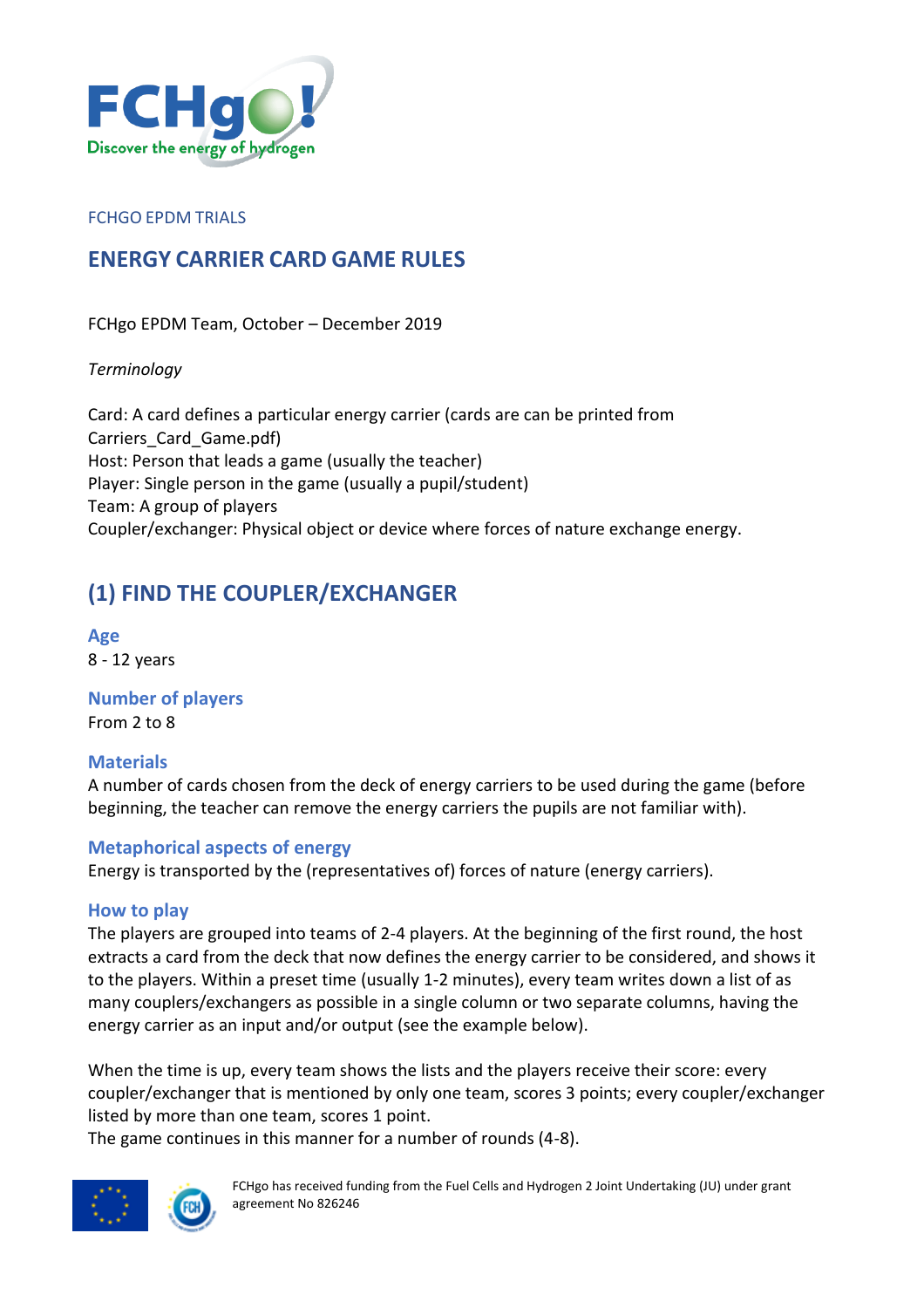

#### **Example**:

Extracted carrier: Water in motion

| Player 1           |                     | <b>Player 2</b>    |                     |
|--------------------|---------------------|--------------------|---------------------|
| Column 1           | Column <sub>2</sub> | Column 1           | Column <sub>2</sub> |
| (carrier as input) | (carrier as output) | (carrier as input) | (carrier as output) |
| Turbine            | Pump                | Water mill         | Pump                |
| Water mill         | River               |                    |                     |
|                    | Waterfall           |                    |                     |
|                    |                     |                    |                     |
|                    |                     |                    |                     |

Scores:

Team 1: 1+3 (column 1) + 1+3+3 (column 2) = 11 (total) Player 2: 1 (column 1) + 1 (column 2) = 2 (total)